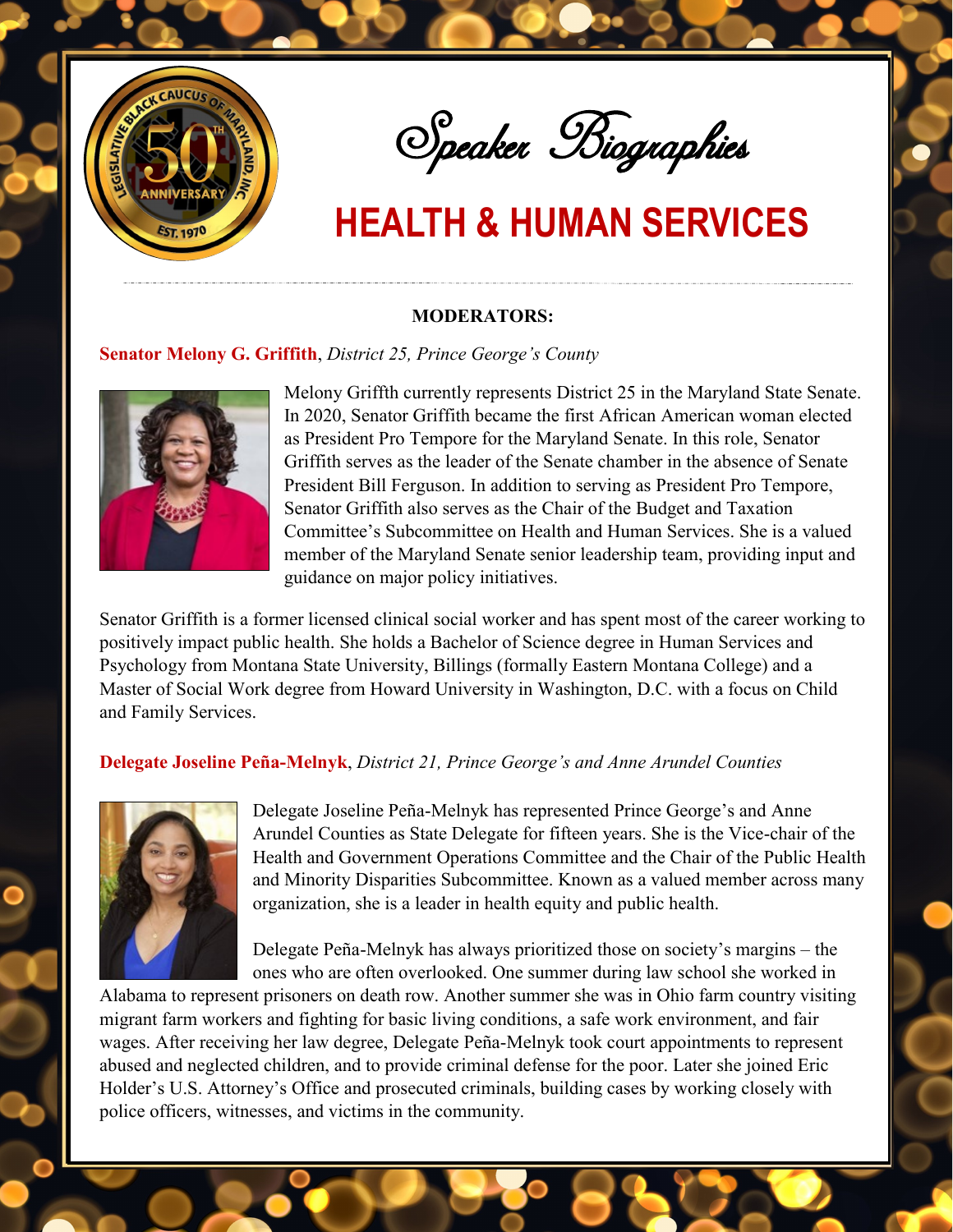

Speaker Biographies

### **PANELISTS:**

**Dr. Denis Antoine**, Director of the Cornerstone Clinic at Helping up Mission, the Addiction Treatment Services and Center for Addiction and Pregnancy programs at the Johns Hopkins Bayview Medical Center



Dr. Denis Antoine graduated from Duke University with B.S. in Psychology concentrating in personality and social influence. He attended Howard University School of Medicine and went on to Johns Hopkins for an internship in Internal Medicine and residency in Psychiatry. He completed an NIHsponsored postdoctoral fellowship in addiction research at the Behavioral Pharmacology Research Unit at the Johns Hopkins and is dually board certified in Psychiatry and Addiction Medicine. He is the director of the Cornerstone

Clinic at Helping up Mission, the Addiction Treatment Services and Center for Addiction and Pregnancy programs at the Johns Hopkins Bayview Medical Center. These programs serve patients with substance use disorders and co-occurring psychiatric conditions and serve as sites for systematic research of issues pertaining to mental well-being.

**Dr. Tich Changamire**, M.D., Ph.D., MBA, Vice President, Chief Medical Officer, CareFirst BlueCross BlueShield



.

Dr. Tich Changa mire is the Vice President, Chief Medical Officer (CMO) of CareFirst BlueCross BlueShield (CareFirst). He is responsible for leading CareFirst's efforts to achieve excellence in healthcare affordability, quality, and accessibility through innovative initiatives to improve the health of members and communities in Maryland, the District of Columbia and Northern Virginia.

As CMO for CareFirst, Dr. Changamire has a strong interest in value-based healthcare, population health, clinical quality improvement and the business of

healthcare. Dr. Changamire's passion is to enhance access and improve the quality of care for individuals and families through collaboration with healthcare systems and providers. Dr. Changamire joined CareFirst in April 2021. He is a board-certified family physician with more than 20 years of medical and health plan experience and provider-based healthcare leadership.

Dr. Changamire earned his Doctor of Medicine at the University of Zimbabwe, his Ph.D. in Public Health from Harvard University and his Master of Business Administration from Stanford University. He completed his Medical Residency in Family Medicine at the University of Washington.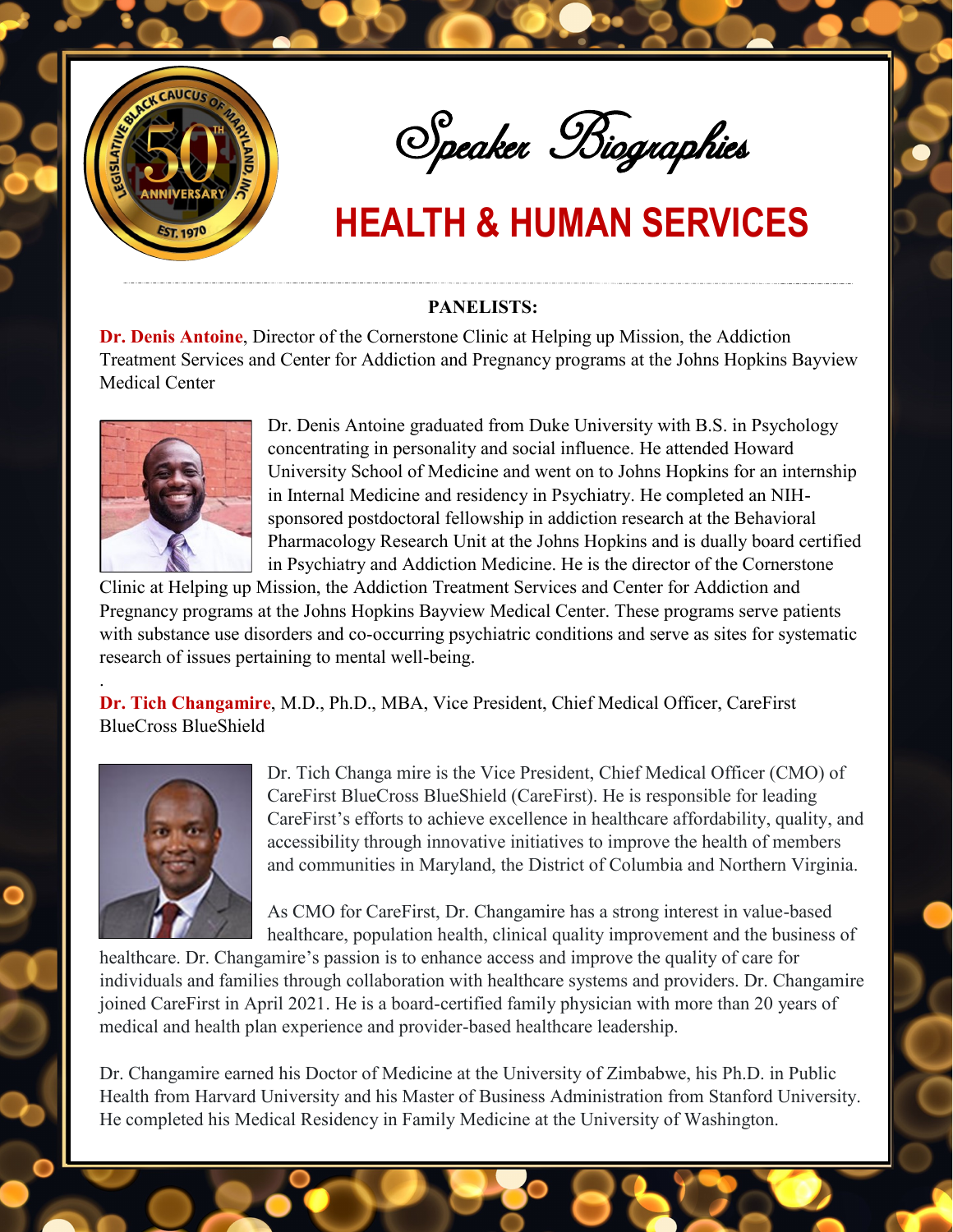

Speaker Biographies

## **PANELISTS:**

### **Dr. Sandrine Niyongere**, Assistant Professor of Medicine, University of Maryland Medical System,



.

Dr. Niyongere joined the School of Medicine and Marlene and Stewart Greenebaum Comprehensive Cancer Center as an Assistant Professor in 2018. Her clinical focus is in acute leukemias, myelodysplastic syndromes, myeloproliferative neoplasms and bone marrow failure syndromes.

Dr. Niyongere's primary research interests are in finding new therapeutic targets by understanding oncogenic signaling pathways involved in AML and MDS as well as studying the role of the tumor microenvironment in the development of

chemoresistance in leukemia. Dr. Niyongere also serves as an attending physician on the inpatient leukemia service training fellows, internal medicine residents and medical students.

**Derek Robertson**, MBA, JD, CHC, President, The Maryland Sickle Cell Disease Association



Derek Robertson is president and co-founder (along with his wife) of the Maryland Sickle Cell Disease Association. Derek and his wife, Shantá, have three sons, two of whom have sickle cell disease (SCD). He is a member of The National Academies of Sciences, Engineering and Medicine Forum on Regenerative Medicine and has been a member of the NIH's National Heart, Lung, and Blood Institute's SCD Advisory Committee.

Derek is an attorney specializing in the federal 340B Drug Pricing Discount Program (the "340B Program") and he has worked extensively with hospitals and universities on federal grants management and program income. Derek helped establish and was Executive Director and General Counsel to the Hemophilia Alliance, Inc., representing Hemophilia Treatment Centers (HTCs) in the 340B Program. He also served as General Counsel for the Hemophilia Alliance Group Purchasing Organization.

Derek holds an MBA from City University of New York - Baruch College and his JD from the University of Houston. He is licensed to practice law in both Texas (currently inactive) and Washington, DC.